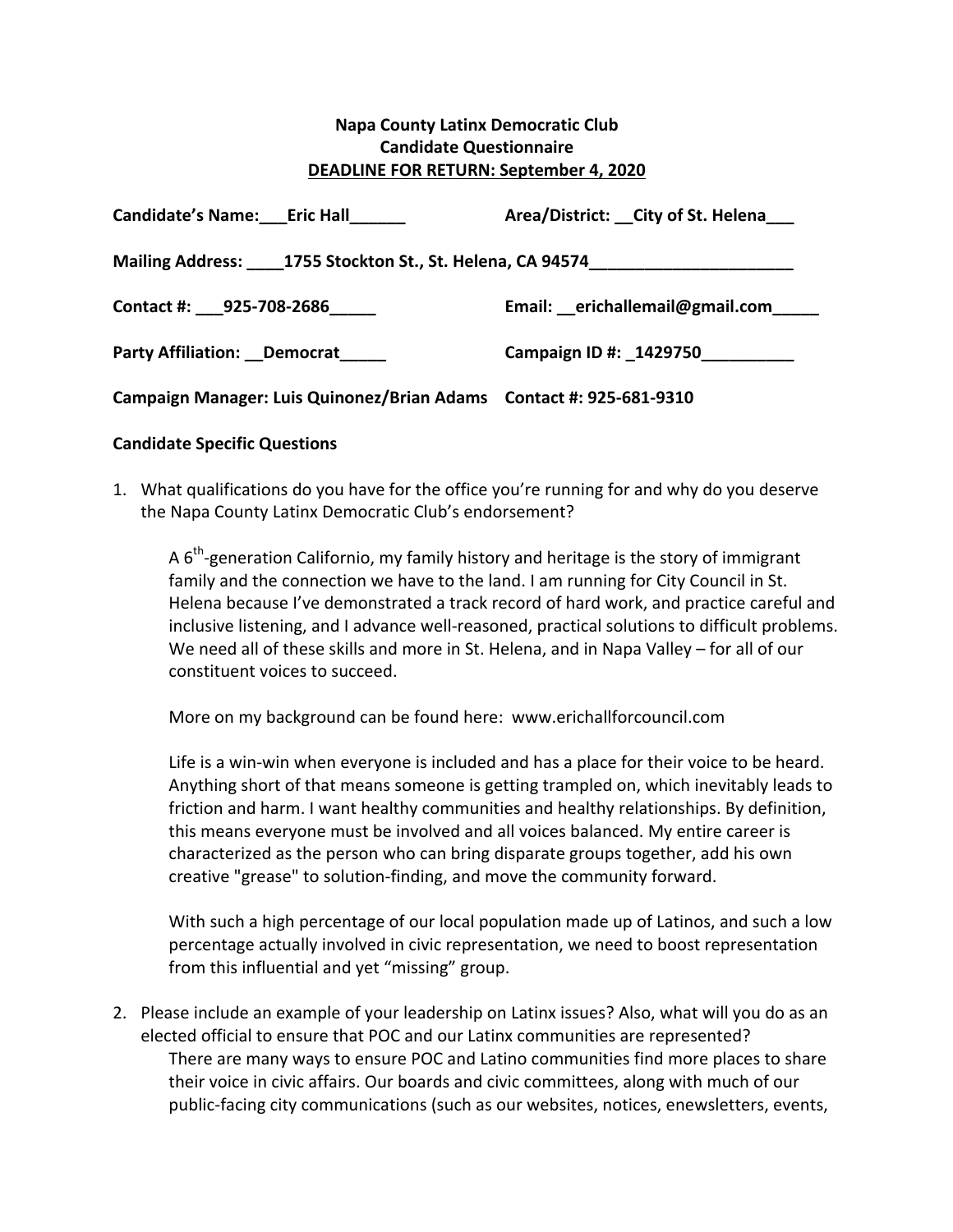celebrations, etc.) must include bilingual access and organizational involvement from our Latino residents. This is not an easy task. We must actively find venues in these communities, encourage more involvement, invite members of the community to larger community forums, give them courage to speak up and support their view points.

In addition, I would like to engage many of the major organizations —the Mexican American Legal Defense and Education Fund, the League of United Latin American Citizens, the National Council of La Raza, the National Association of Latino Elected and Appointed Officials (NALEO), the Tomás Rivera Policy Institute (TRPI), the Congressional Hispanic Caucus, as examples  $-$  to better understand how best to involve Latinos in community representation.

3. What are your top three priorities, and how will you ensure that you accomplish those?

1. Community Restoration – Together we can restore our town with its incredible wealth of history, dynamic residents, and downtown architectural diversity. By working together to promote the beauty of St. Helena, we can transform our city into a community with a more vibrant future ahead.

2. Preserving our History & Heritage – By prioritizing clean water delivery, adequate storm drainage, resurfaced streets and safe sidewalks, our St. Helena community can flourish. We need proper decision-making and management to ensure our city continues to be a place where families establish their roots.

3. Accountability – In order to strengthen our city for generations to come, we need to improve transparency and accountability at City Hall. I believe we can create opportunities for all St. Helena residents by having a more transparent budget process, creating a sustainable rate of economic growth, and living within our means.

4. Smart Growth – Through smart growth policies, we can foster the health of St. Helena and preserve our local environment and economy. Whether it is restoring our natural resources or navigating the current economic upheaval, smart growth policies will empower our schools, local shops, transportation options, housing and create more local jobs.

## **Issues**

4. Latinx community members are often deemed essential workers, what will you do to mitigate the effects essential workers suffer during this pandemic, including your employees?

Our state and our community's well-being is completely dependent upon essential workers of which the Latinx community is a central component. I would use city resources, services, along with my industry relationships to ensure that our community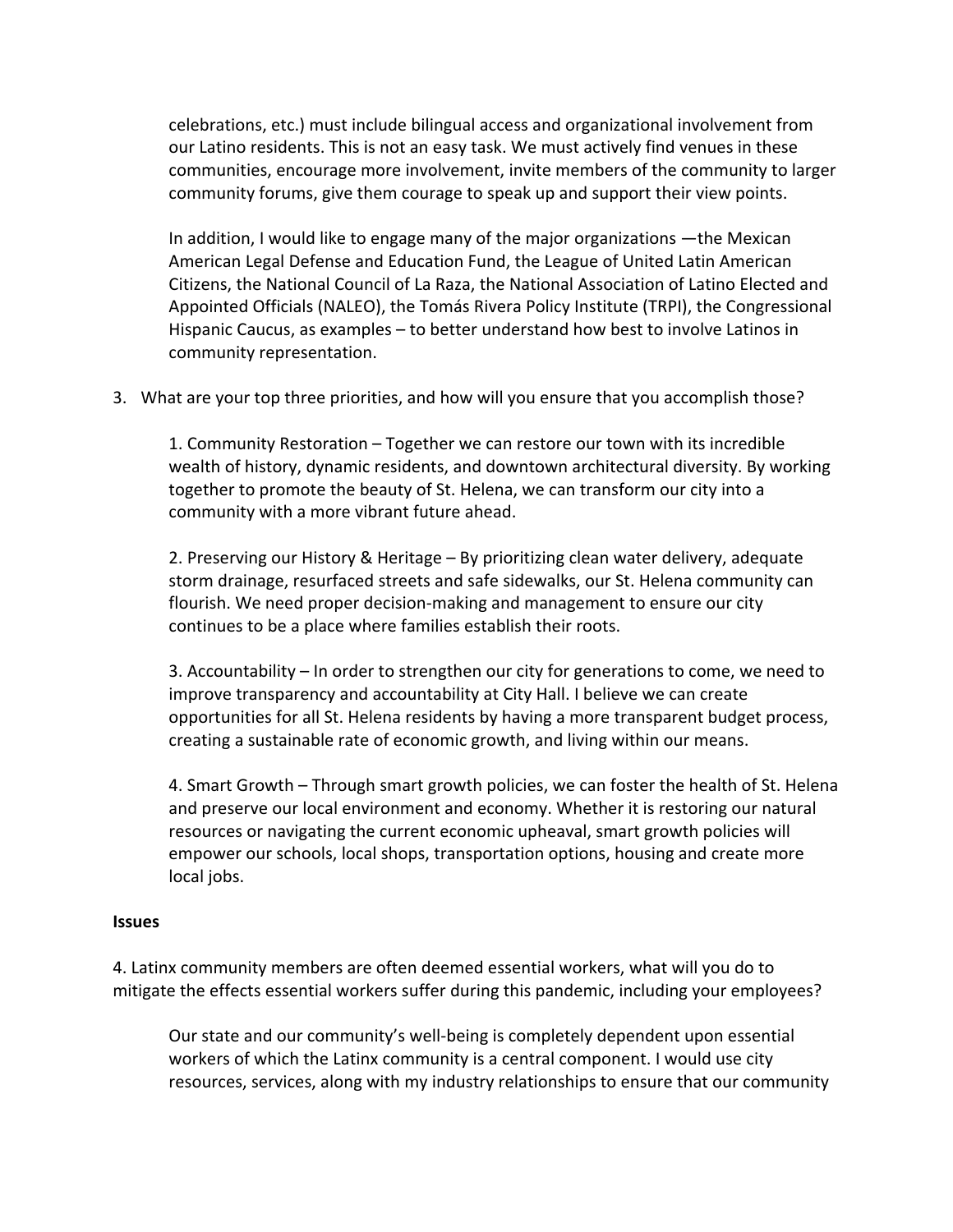members, that are essential workers, have sufficient PPE and protection for themselves and families.

5. How will you tackle the next upcoming natural and public health disaster and how will this plan actively engage the Latinx Community? What is your plan to ensure that disaster planning is culturally competent and provides language access?

I would tackle a future natural or public health disaster through preparation, planning, and precise implementation. As a community that is dealing with historic wildfires and a pandemic, we know what it takes to survive. What we need is a plan for all of us to emerge stronger.

I would organize community events to ensure that all households have the necessary personal protective equipment, water, and canned food. I would advocate for restoration initiatives which prioritize vegetation management, high quality storm drains, easier access for first responders and residents to get in and out of town. I pledge to make sure that all city communications and my communications, when in office, are bilingual and frequent.

6. What is your stance on Black Lives Matter? How do you link this movement to the needs of the Latinx community?

I support Black Lives Matter. It is well past time that we correct and change the systemic racism in our society. I believe Black Lives Matter places a spotlight on the societal barriers that also impact the Latinx community and hope it pushes all of us to create a more just society.

7. What is your stance on re-appropriating police funding? What does this mean to you in your role and what policies will you pursue to address this call to action?

I share the grief and frustration of our community members calling out for change and I am driven to ensure that justice is done. I support the urgent need for reform: including funding for public schools, summer programs, mental health and substance abuse treatment programs separate from funding for policing, in order for officers to focus on the job of policing. I support community policing programs that improve relationships between officers and resident and provides the training needed to avert tragic, unjustifiable deaths. Community policing programs should also resemble the communities in which they serve and I would support funding for body-worn cameras.

8. Families of all ranges continue leaving our community because it is too expensive for them to live here. Many families are doing long commutes in order to work here, therefore increasing their carbon footprint, missing on important family time, and much more. What is your commitment and plan to increase workforce housing so families that work here are able to live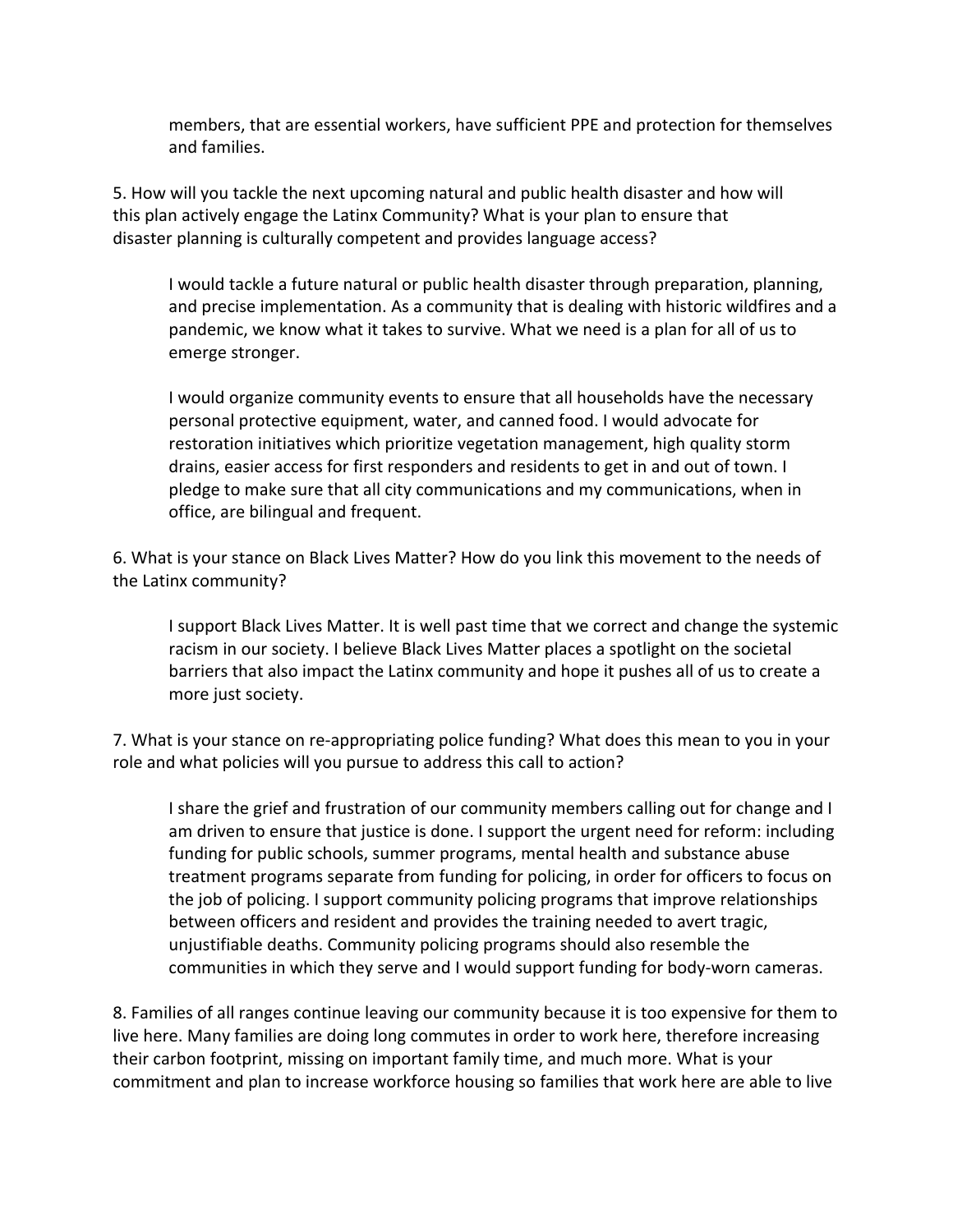here? And what will you do to help keep families that are living here to remain here (e.g. increase the quality of life, health and wellness, youth and children activities, etc....)

9. Do you believe it is the role of elected officials to take policy steps to assure adequate affordable housing?  $Yes$   $X$  No

9a. Specifically, what suggestions do you have to make housing more affordable? And would you support requiring new developments to set aside a certain percentage of affordable housing?

Affordable housing in Napa Valley is an acute problem in crisis. I've been working personally for three years to find new housing options for families who work here and cannot afford to live here. The hospitality industry is well-equipped, perhaps better than any other industry, to house its own workers. The industry should be required to build housing for its workers along with its new developments, and it should also be provided tax incentives, business licensing waivers and other community offsets for doing so.

At the same time, it is not economical or practical to require non-hospitality industries to build their own worker housing. If elected, I would like to lead discussions, with All other industries in the county, to contribute into Affordable Housing Trust Fund, just as everyone was required to support a Flood Protection Fund for 20 years - until enough progress had been made to alleviate a common threat to all. I would be in favor of exploring this further.

10. According to a report from July 28<sup>th</sup>, 2020, homelessness has continued to increase for the last several years in Napa County. In 2016, 317 people were reported to be homeless. In 2020, it reported 464 people. What can you do in the role you're running for to address this important and growing issue?

As a member of the city council, I will work with the county and the state of California to draw more funds to build or acquire transitional or permanent housing. Further, we need more social services, especially for mental health issues, to ensure we can help homeless individuals and families start new lives. I am presently actively exploring this issue with National Alliance of Mental Illness in our neighboring Sonoma County. Lastly, a well-planned, well-executed economic recovery project must be initiated throughout the county to ensure jobs of all kinds become available as quickly as possible, post-COVID.

11. In the role you're running for, what can you do to help ensure that transportation meets the needs of youth, working people, families, and seniors?

I will advocate for more funding to provide more routes, buses, and shuttles to ensure everyone in our community can travel anywhere they need to be. This will include a focus on pedestrian-life in downtown St. Helena, improved access to our bike trails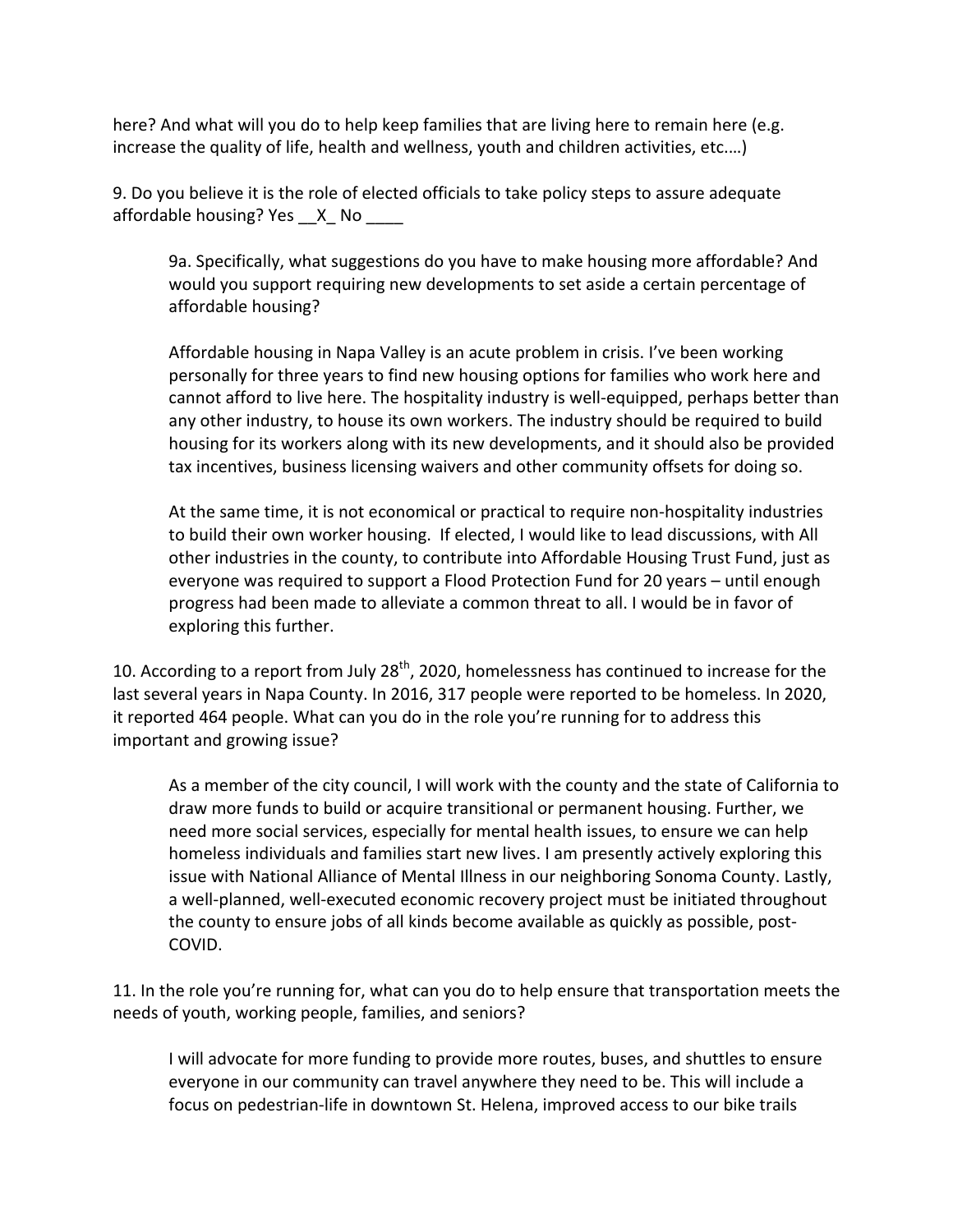across town, and an exploration of using the Wine Train as a commuter rail to-and-from Napa and American Canyon.

12. What action steps will you take to diversify the local workforce in your city or town? Additionally, what hiring processes will you pursue to increase the diversity of your City/Town's staff, and boards and commissions?

12a. Do you support a policy where aspiring citizens can serve on boards and commissions? X Yes No

I absolutely support and would enhance policies that encourage aspiring citizens to serve on local boards and commissions. I have served for years on various civic and association committees. This is an excellent way to participate in local government and to make a personal contribution to the improvement of the community.

Making local government effective and responsive is everybody's responsibility. Serving on a board or commission can be a rewarding experience for involved residents. The considered recommendations of boards and commissions are often catalysts for innovative programs and improved services.

More can be done, however, to ensure there is a deeper outreach to POC and more sensitivity to including all constituents in our community. Life is a win-win when everyone is included and has a place for their voice to be heard. Anything short of that means someone is getting trampled on, which inevitably leads to friction and harm. I want healthy communities and healthy relationships. By definition, this means everyone must be involved and all voices balanced. My entire career is characterized as the person who can bring disparate groups together, add his own creative "grease" to solution-finding, and move the community forward.

13. Racial Gaps In Maternal Mortality Persist. Black mothers die at a rate that's 3.3 times greater than whites, and Native American or Alaskan Native women die at a rate 2.5 times greater than whites, according to a report from the Centers for Disease Control and Prevention. Would you work to decrease maternal mortality among women of color, protect reproductive rights and a women's right to choose?  $X$  Yes  $N$  No

Racial gaps in maternal mortality rates can be reduced over time. Research shows most of this gap is tied to underlying chronic diseases which present themselves differently in each race. Women of color, for instance, tend to suffer from cardiovascular diseases at a much higher rate, and starting much younger, than white women. Often, the pregnant women themselves don't understand this, nor do first responders or hospital delivery units. Every death reflects a web of lost opportunities including lack of access to health care, missed or delayed diagnoses, and failures by doctors or nurses to recognize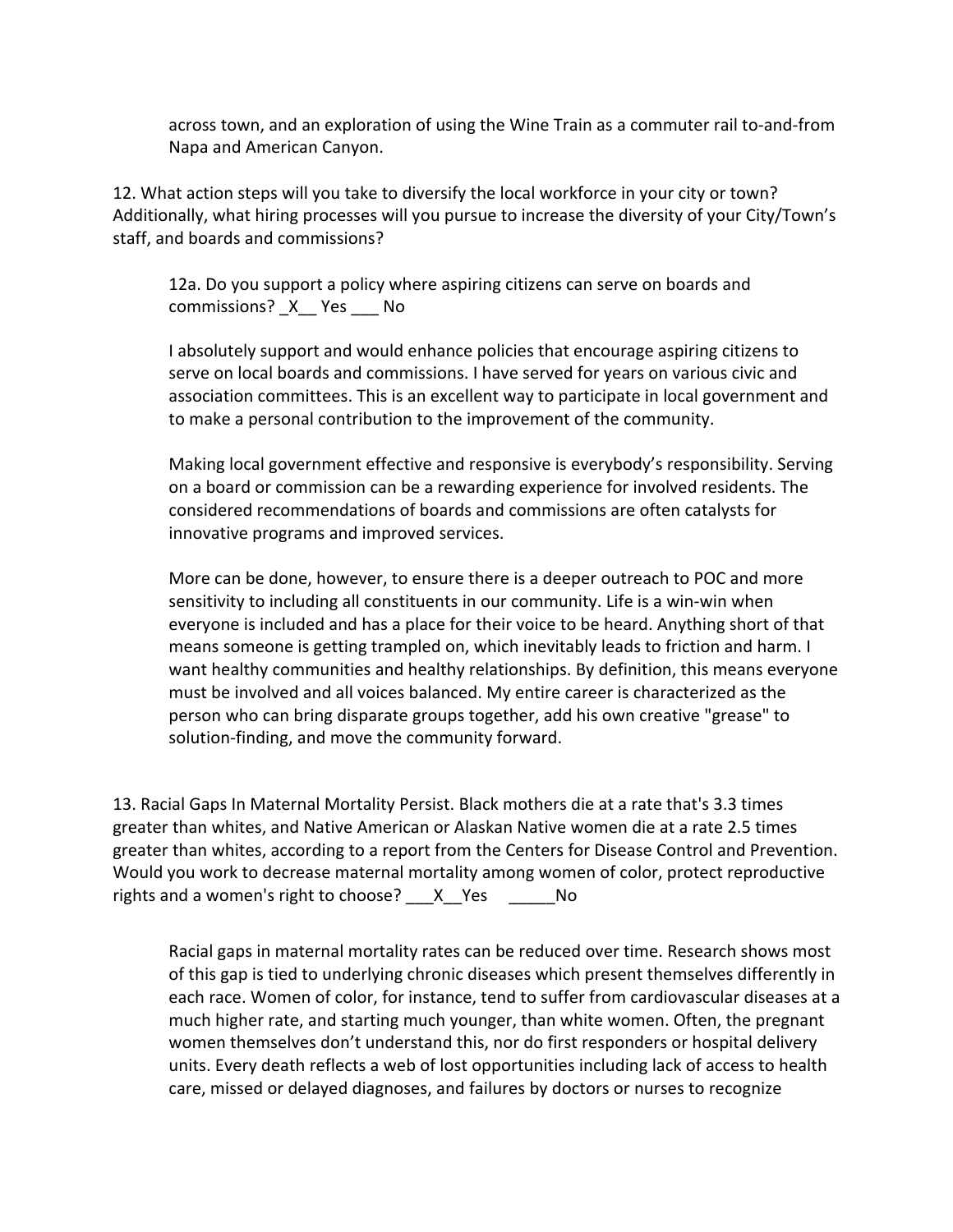warning signs. We can systemically do more to educate women about these risks, plus we can do more in how we deliver health care services to our community by ensuring medical responders are using standardized procedures for emergencies.

As a professor at Pacific Union College, I have a unique opportunity to gain access to and influence policymakers at St. Helena Adventist Hospital in this regard. In addition, Pacific Union College is a nursing training facility where these programs can be embedded into curriculum, if not already there. When elected, I would welcome the opportunity to lead the implementation of such improvements throughout the healthcare delivery web in Napa County.

All women should have the right to access safe, legal abortions, so they themselves can remain healthy. I will remain committed to support these options when elected.

14. What is at least one specific thing you can do as an elected official to address the needs of LGBTQIA+ people? 

We can always be more diligent in creating and supporting LGBTQ-inclusive protections, especially at the local level. The LGBTQ community is a much smaller population and is often faced with public ridicule. All of us need to do what we can to support and enhance protections for them. Once elected, I will work to engage this community more directly and try to focus on policies and actions that are:

- 1. Comprehensive and inclusive in order to ensure that the entire LGBTQ community gains the protections it needs throughout daily life.
- 2. Maintain—or, preferably, enhance—civil rights laws for other protected classes, including women, religious minorities, and people of color.
- 3. Ensure parity between all protected communities, as no group of people should be singled out for government-sanctioned discrimination through unique exemptions or exclusions.

15. What specific things will you do to defend immigration and the economy in your jurisdiction? And would you consider making the jurisdiction you're running for a Sanctuary Jurisdiction?

My family was living and working on land in Mexico before the United States took it from us in the Treaty of Guadalupe Hidalgo, 1848. My two sons are  $7<sup>th</sup>$ -generation Californios. Our family story in California, our heritage, is the story of the land and the immigrant people connected to it. As a child, I routinely traveled with my grandfather to Mexican orphanages to deliver fresh grapefruit and other citrus from our family ranches to the less fortunate.

Today, 12-15 million undocumented immigrants live in the U.S., nearly all of them are working hard to improve their lives and the lives of their children  $-$  just as my family did here 180 years ago. Nearly all of them are law-abiding, pay taxes and contribute to their